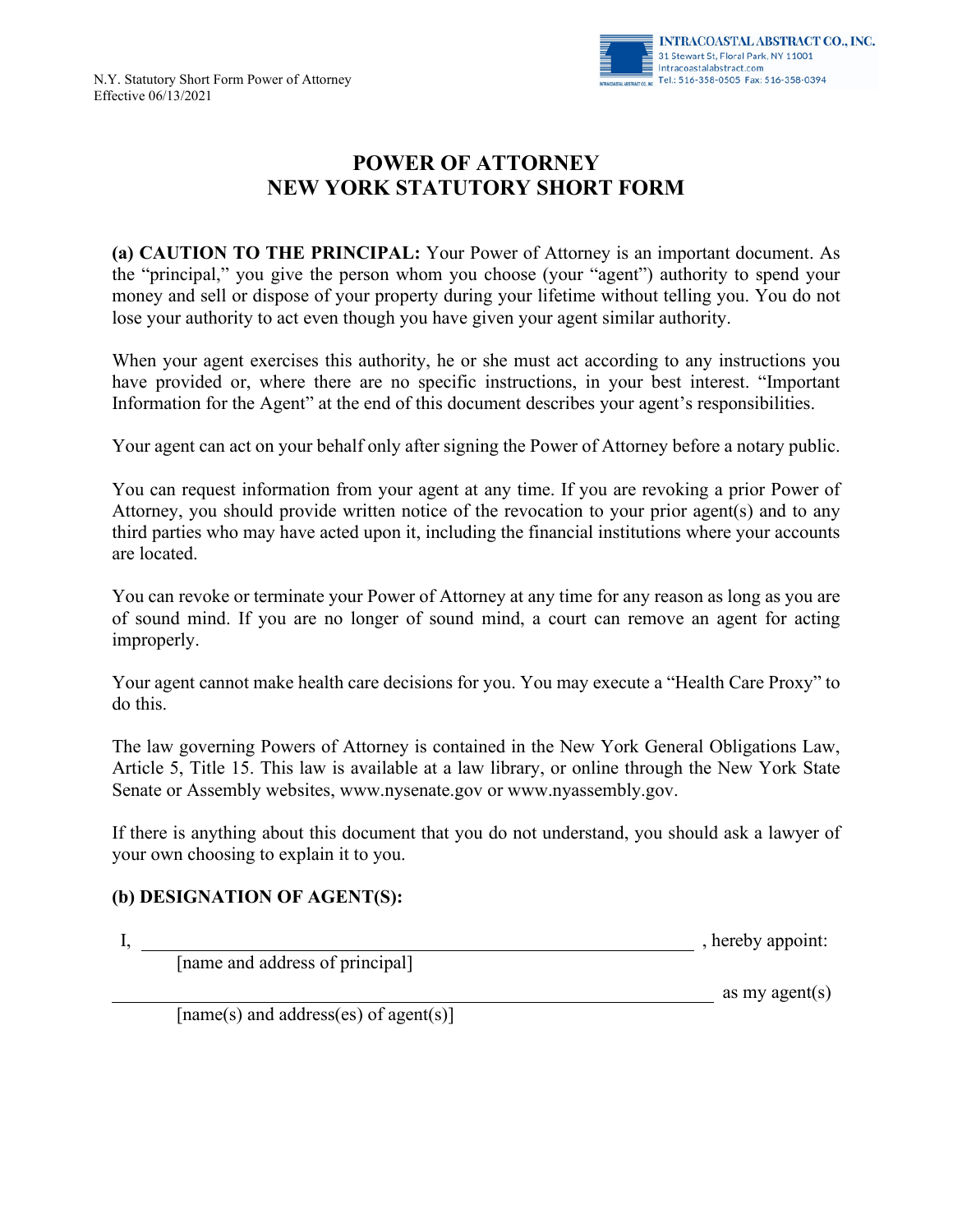

If you designate more than one agent above, they must act together unless you initial the statement below.

( ) My agents may act SEPARATELY.

## **(c) DESIGNATION OF SUCCESSOR AGENT(S): (OPTIONAL)**

If any agent designated above is unable or unwilling to serve, I appoint as my successor agent(s):

 $[name(s)$  and address(es) of successor agent(s)]

Successor agents designated above must act together unless you initial the statement below.

(  $\Box$ ) My successor agents may act SEPARATELY.

You may provide for specific succession rules in this section. Insert specific succession provisions here:

**(d) This POWER OF ATTORNEY** shall not be affected by my subsequent incapacity unless I have stated otherwise below, under 'Modifications".

**(e) This POWER OF ATTORNEY** does not revoke any Powers of Attorney previously executed by me unless I have stated otherwise below, under "Modifications."

## **(f) GRANT OF AUTHORITY:**

To grant your agent some or all of the authority below, either

(1) Initial the bracket at each authority you grant, or

(2) Write or type the letters for each authority you grant on the blank line at (P), and initial the bracket at (P). If you initial (P), you do not need to initial the other lines.

I grant authority to my agent(s) with respect to the following subjects as defined in sections  $5\neg$ 1502A through 5-l502N of the New York General Obligations Law:

- $($   $)$   $(A)$  real estate transactions;
- (B) chattel and goods transactions;
- ( $\qquad$ ) (C) bond, share, and commodity transactions;
- (D) banking transactions;
- ( $\qquad$ ) (E) business operating transactions;
- (F) insurance transactions;
- $($   $)$   $($ G $)$  estate transactions;
- $(\underline{\hspace{1cm}})$  (H) claims and litigation;

 $($   $)$  (I) personal and family maintenance. If you grant your agent this authority, it will allow the agent to make gifts that you customarily have made to individuals, including the agent, and charitable organizations. The total amount of all such gifts in any one calendar year cannot exceed five thousand dollars;

- $($   $)$  (J) benefits from governmental programs or civil or military service;
	- (K) financial matters related to health care; records, reports, and statements;
- (L) retirement benefit transactions;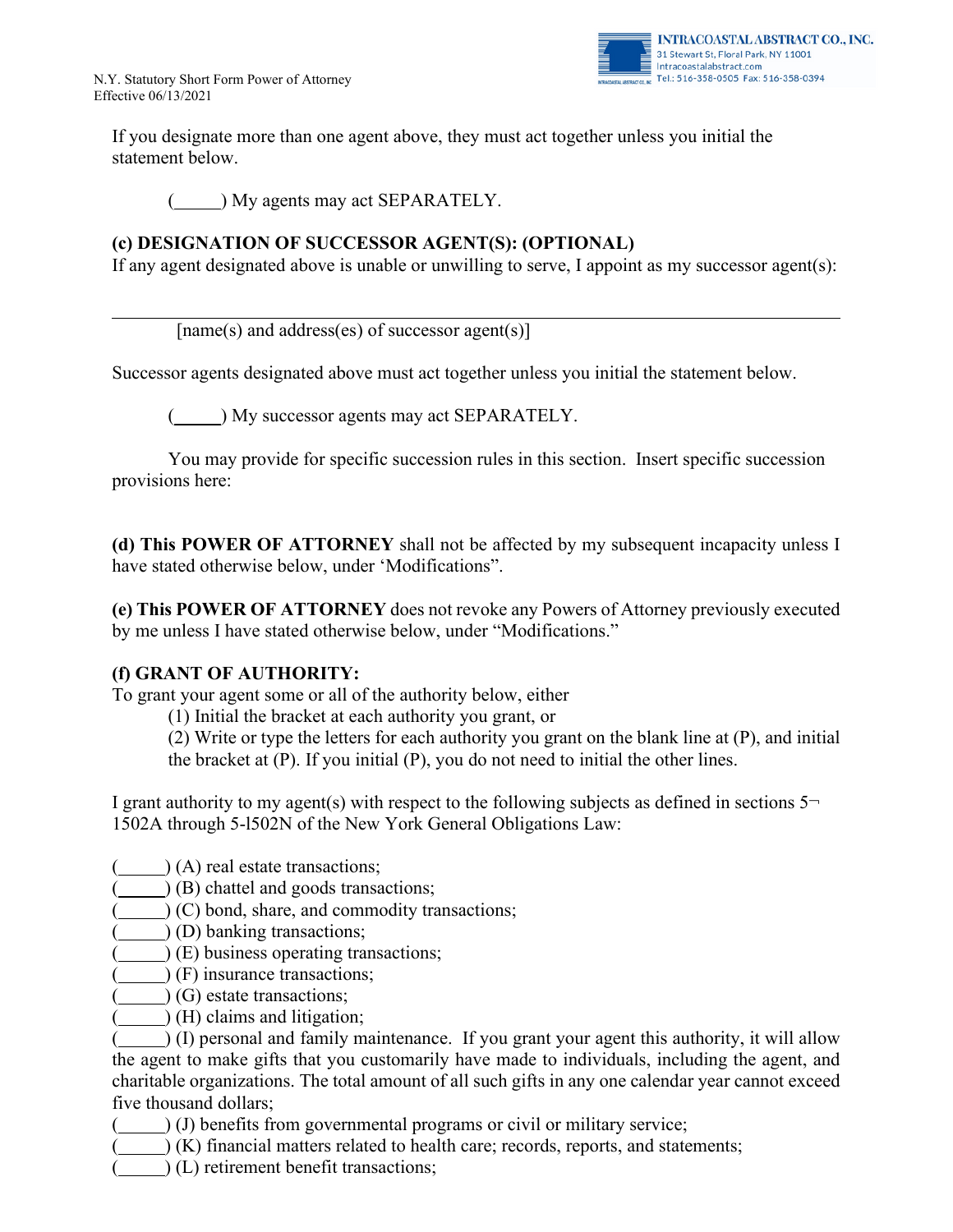

.

.

.

.

 $\frac{1}{1}$  (M) tax matters;

 $(N)$  all other matters;

( ) (O) full and unqualified authority to my agent(s) to delegate any or all of the foregoing powers to any person or persons whom my agent(s) select;

 $(\_\_\_\)$  (P) EACH of the matters identified by the following letters  $\_\_\_\_\_\_\$ You need not initial the other lines if you initial line (P).

# **(g) CERTAIN GIFT TRANSACTIONS: (OPTIONAL)**

In order to authorize your agent to make gifts in excess of an annual total of \$5,000 for all gifts described in (I) of the grant of authority section of this document (under personal and family maintenance), and/or to make changes to interest in your property, you must expressly grant that authorization in the Modifications section below. If you wish to authorize your agent to make gifts to himself or herself, you must expressly grant such authorization in the Modifications section below. Granting such authority to your agent gives your agent the authority to take actions which could significantly reduce your property and/or change how your property is distributed at your death. Your choice to grant such authority should be discussed with a lawyer.

( ) I grant my agent authority to make gifts in accordance with the terms and conditions of the Modifications that supplement this Statutory Power of Attorney.

## **(h) MODIFICATIONS: (OPTIONAL)**

In this section, you may make additional provisions, including, but not limited to, language to limit or supplement authority granted to your agent, language to grant your agent the specific authority to make gifts to himself or herself, and/or language to grant your agent the specific authority to make other gift transactions and/or changes to interests in your property. Your agent is entitled to be reimbursed from your assets for reasonable expenses incurred on your behalf. In this section, you may make additional provisions if you ALSO wish your agent(s) to be compensated from your assets for services rendered on your behalf, and you may define "reasonable compensation."

#### **(i) DESIGNATION OF MONITOR(S): (OPTIONAL)**

IF YOU WISH TO APPOINT MONITOR(S), INITIAL AND FILL IN THE SECTION BELOW:

| I wish to               | whose |
|-------------------------|-------|
| designate               |       |
| $address(es)$ is $(ar)$ |       |

as monitor(s). Upon the request of the monitor(s), my agent(s) must provide the monitor(s) with a copy of the power of attorney and a record of all transactions done or made on my behalf. Third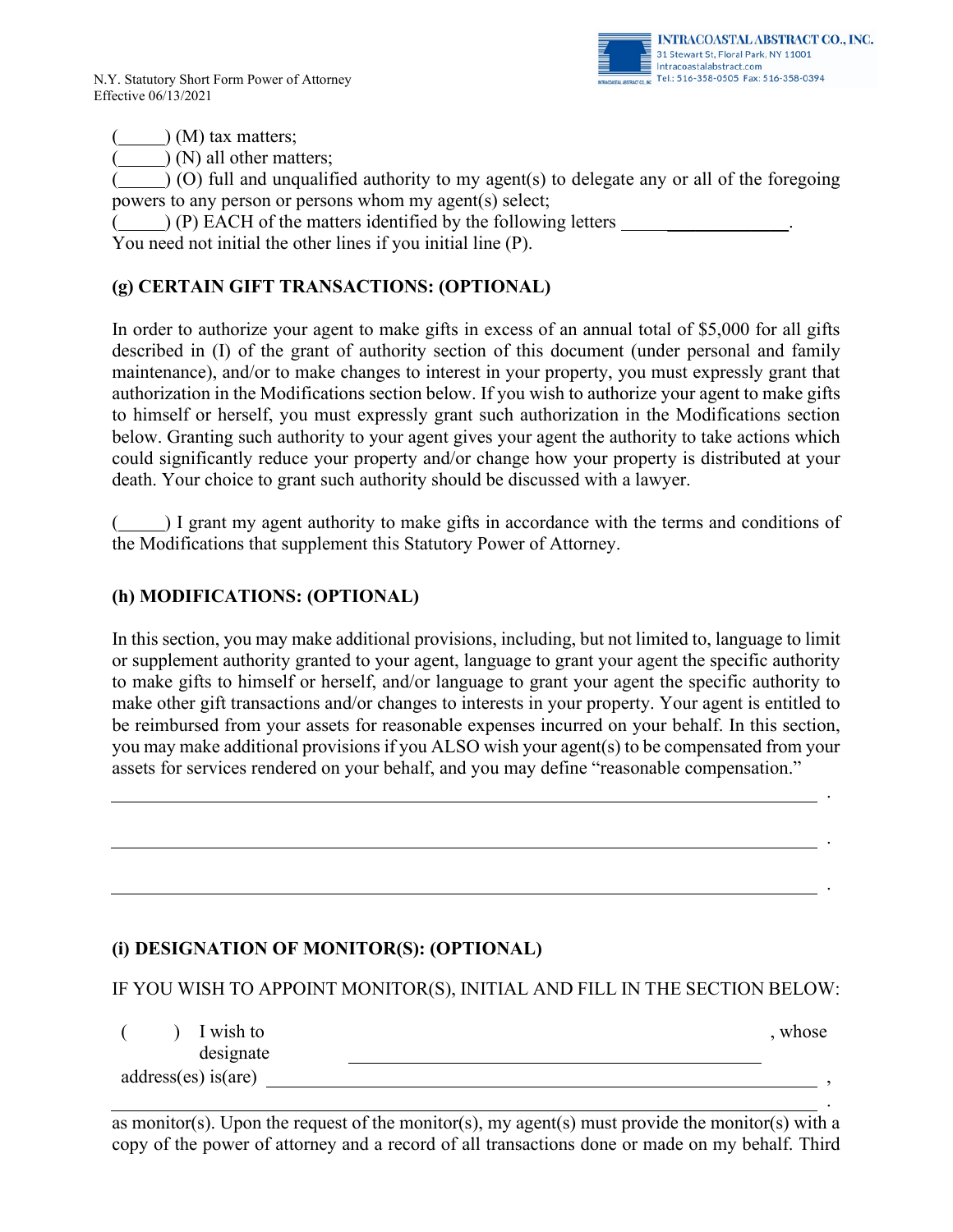

parties holding records of such transactions shall provide the records to the monitor(s) upon request.

**(j) COMPENSATION OF AGENT(S):** Your agent is entitled to be reimbursed from your assets for reasonable expenses incurred on your behalf. If you ALSO wish your agent(s) to be compensated from your assets for services rendered on your behalf, and/or you wish to define "reasonable compensation", you may do so above, under "Modifications."

**(k) ACCEPTANCE BY THIRD PARTIES:** I agree to indemnify the third party for any claims that may arise against the third party because of reliance on this Power of Attorney. I understand that any termination of this Power of Attorney, whether the result of my revocation of the Power of Attorney or otherwise, is not effective as to a third party until the third party has actual notice or knowledge of the termination.

**(l) TERMINATION:** This Power of Attorney continues until I revoke it or it is terminated by my death or other event described in section 5-1511 of the General Obligations Law.

Section 5-1511 of the General Obligations Law describes the manner in which you may revoke your Power of Attorney, and the events which terminate the Power of Attorney.

### **(m) SIGNATURE AND ACKNOWLEDGMENT:**

In Witness Whereof I have hereunto signed my name on ,20 .

PRINCIPAL signs here:

State of New York County of ss.:

On the day of in the year before me, the undersigned, personally appeared , personally known to me or proved to me on the basis of satisfactory evidence to be the individual(s) whose name(s) is (are) subscribed to the within instrument and acknowledged to me that he/she/they executed the same in his/her/their capacity(ies), and that by his/her their signature(s) on the instrument, the individual(s), or the person upon behalf of which the individual(s) acted, executed the instrument.

Signature and Office of individual taking acknowledgment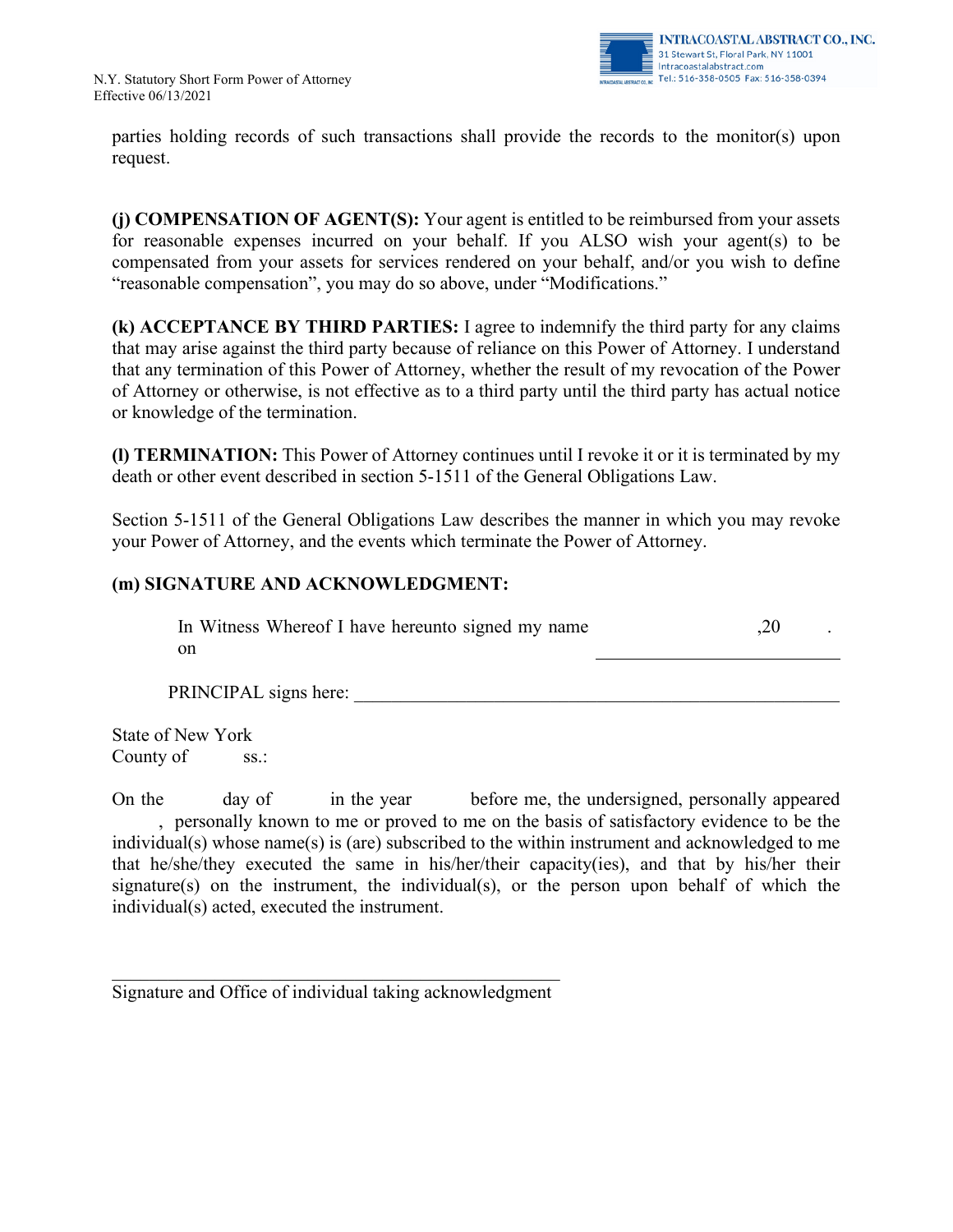

## **(n) SIGNATURES OF WITNESSES:**

By signing as a witness, I acknowledge that the principal signed the Power of Attorney in my presence and in the presence of the other witness, or that the principal acknowledged to me that the principal's signature was affixed by him or her or at his or her direction. I also acknowledge that the principal has stated that this Power of Attorney reflects his or her wishes and that he or she has signed it voluntarily. I am not named herein as an agent or as a permissible recipient of gifts.

| Signature of witness 1 | Signature of witness 2 |
|------------------------|------------------------|
|                        |                        |
| Date                   | Date                   |
|                        |                        |
|                        |                        |
| Print Name             | Print Name             |
|                        |                        |
| Address                | Address                |
|                        |                        |
|                        |                        |
| City, State, Zip code  | City, State, Zip code  |

## **(o) IMPORTANT INFORMATION FOR THE AGENT:**

When you accept the authority granted under this Power of Attorney, a special legal relationship is created between you and the principal. This relationship imposes on you legal responsibilities that continue until you resign or the Power of Attorney is terminated or revoked. You must:

(1) act according to any instructions from the principal, or, where there are no instructions, in the principal's best interest;

(2) avoid conflicts that would impair your ability to act in the principal's best interest;

(3) keep the principal's property separate and distinct from any assets you own or control, unless otherwise permitted by law;

(4) keep a record of all transactions conducted for the principal or keep all receipts of payments and transactions conducted for the principal; and

(5) disclose your identity as an agent whenever you act for the principal by writing or printing the principal's name and signing your own name as "agent" in either of the following manners: (Principal's Name) by (Your Signature) as Agent, or (Your Signature) as Agent for (Principal's Name).

You may not use the principal's assets to benefit yourself or anyone else or make gifts to yourself or anyone else unless the principal has specifically granted you that authority in the modifications section of this document or a Non-Statutory Power of Attorney. If you have that authority, you must act according to any instructions of the principal or, where there are no such

instructions, in the principal's best interest. You may resign by giving written notice to the principal and to any co-agent, successor agent, monitor if one has been named in this document,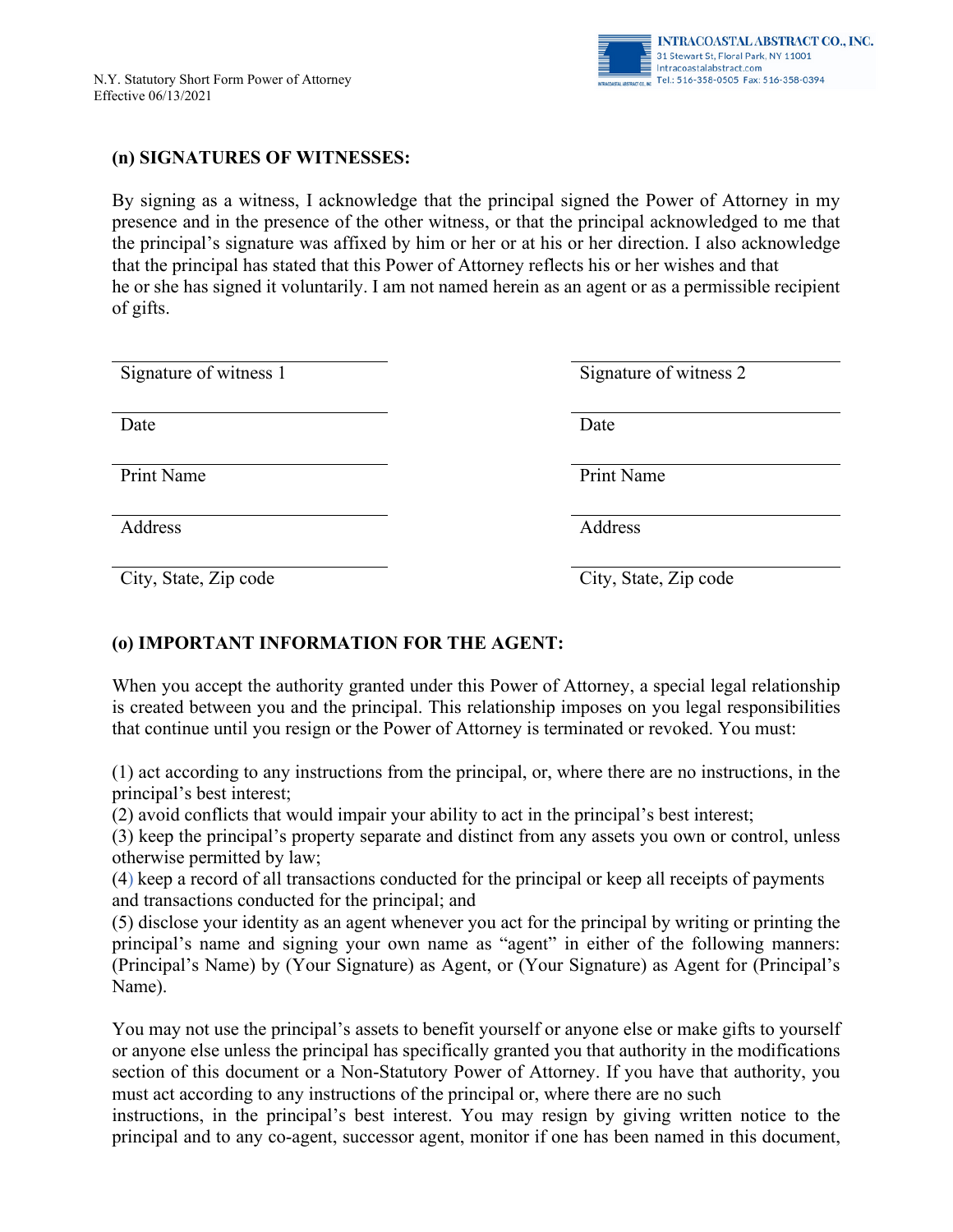

or the principal's guardian if one has been appointed. If there is anything about this document or your responsibilities that you do not understand, you should seek legal advice.

Liability of agent:

The meaning of the authority given to you is defined in New York's General Obligations Law, Article 5, Title 15. If it is found that you have violated the law or acted outside the authority granted to you in the Power of Attorney, you may be liable under the law for your violation.

**(p) AGENT'S SIGNATURE AND ACKNOWLEDGMENT OF APPOINTMENT:** It is not required that the principal and the agent(s) sign at the same time, nor that multiple agents sign at the same time.

, have read the foregoing Power of

\_\_\_\_\_\_\_\_\_\_\_\_\_\_\_\_\_\_\_\_\_\_\_\_\_\_\_\_\_\_\_\_\_\_\_\_\_\_\_\_\_\_\_\_\_

I/we,

Attorney. I am/we are the person(s) identified therein as agent(s) for the principal named therein.

I/we acknowledge my/our legal responsibilities.

In Witness Whereof I have hereunto signed my name on  $20$ .

Agent(s) sign(s) here:

State of New York County of ss.:

On the day of in the year before me, the undersigned, personally appeared , personally known to me or proved to me on the basis of satisfactory evidence to be the individual(s) whose name(s) is (are) subscribed to the within instrument and acknowledged to me that he/she/they executed the same in his/her/their capacity(ies), and that by his/her their signature(s) on the instrument, the individual(s), or the person upon behalf of which the individual(s) acted, executed the instrument.

 $\mathcal{L}_\text{max}$  , and the set of the set of the set of the set of the set of the set of the set of the set of the set of the set of the set of the set of the set of the set of the set of the set of the set of the set of the Signature and Office of individual taking acknowledgment

State of New York County of ss.:

On the day of in the year before me, the undersigned, personally appeared , personally known to me or proved to me on the basis of satisfactory evidence to be the individual(s) whose name(s) is (are) subscribed to the within instrument and acknowledged to me that he/she/they executed the same in his/her/their capacity(ies), and that by his/her their signature(s) on the instrument, the individual(s), or the person upon behalf of which the individual(s) acted, executed the instrument.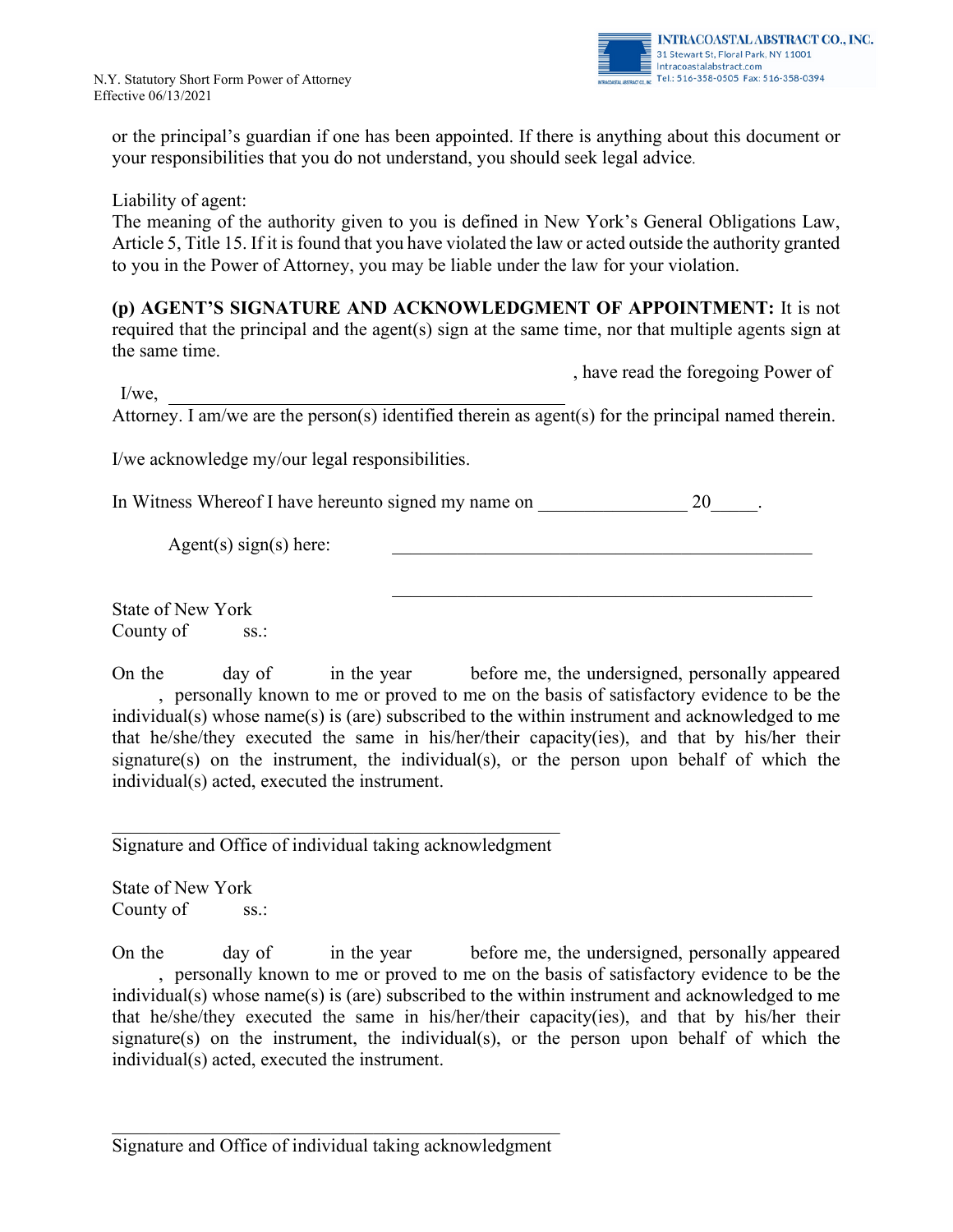

### **(q) SUCCESSOR AGENT'S SIGNATURE AND ACKNOWLEDGEMENT OF APPOINTMENT:**

It is not required that the principal and the successor agent(s), if any, sign at the same time, nor that multiple successor agents sign at the same time. Furthermore, successor agents cannot use this Power of Attorney unless the agent(s) designated above is/are unable or unwilling to serve.

I/we,  $\qquad \qquad$  , have read the foregoing Power of Attorney, I am/we are the person(s) identified therein as successor agent(s) for the principal named therein.

In Witness Whereof I have hereunto signed my name on  $20$ .

Agent(s) sign(s) here:

State of New York County of ss.:

On the day of in the year before me, the undersigned, personally appeared , personally known to me or proved to me on the basis of satisfactory evidence to be the individual(s) whose name(s) is (are) subscribed to the within instrument and acknowledged to me that he/she/they executed the same in his/her/their capacity(ies), and that by his/her their signature(s) on the instrument, the individual(s), or the person upon behalf of which the individual(s) acted, executed the instrument.

\_\_\_\_\_\_\_\_\_\_\_\_\_\_\_\_\_\_\_\_\_\_\_\_\_\_\_\_\_\_\_\_\_\_\_\_\_\_\_\_\_\_\_\_\_

Signature and Office of individual taking acknowledgment

State of New York County of ss.:

On the day of in the year before me, the undersigned, personally appeared , personally known to me or proved to me on the basis of satisfactory evidence to be the individual(s) whose name(s) is (are) subscribed to the within instrument and acknowledged to me that he/she/they executed the same in his/her/their capacity(ies), and that by his/her their signature(s) on the instrument, the individual(s), or the person upon behalf of which the individual(s) acted, executed the instrument.

Signature and Office of individual taking acknowledgment